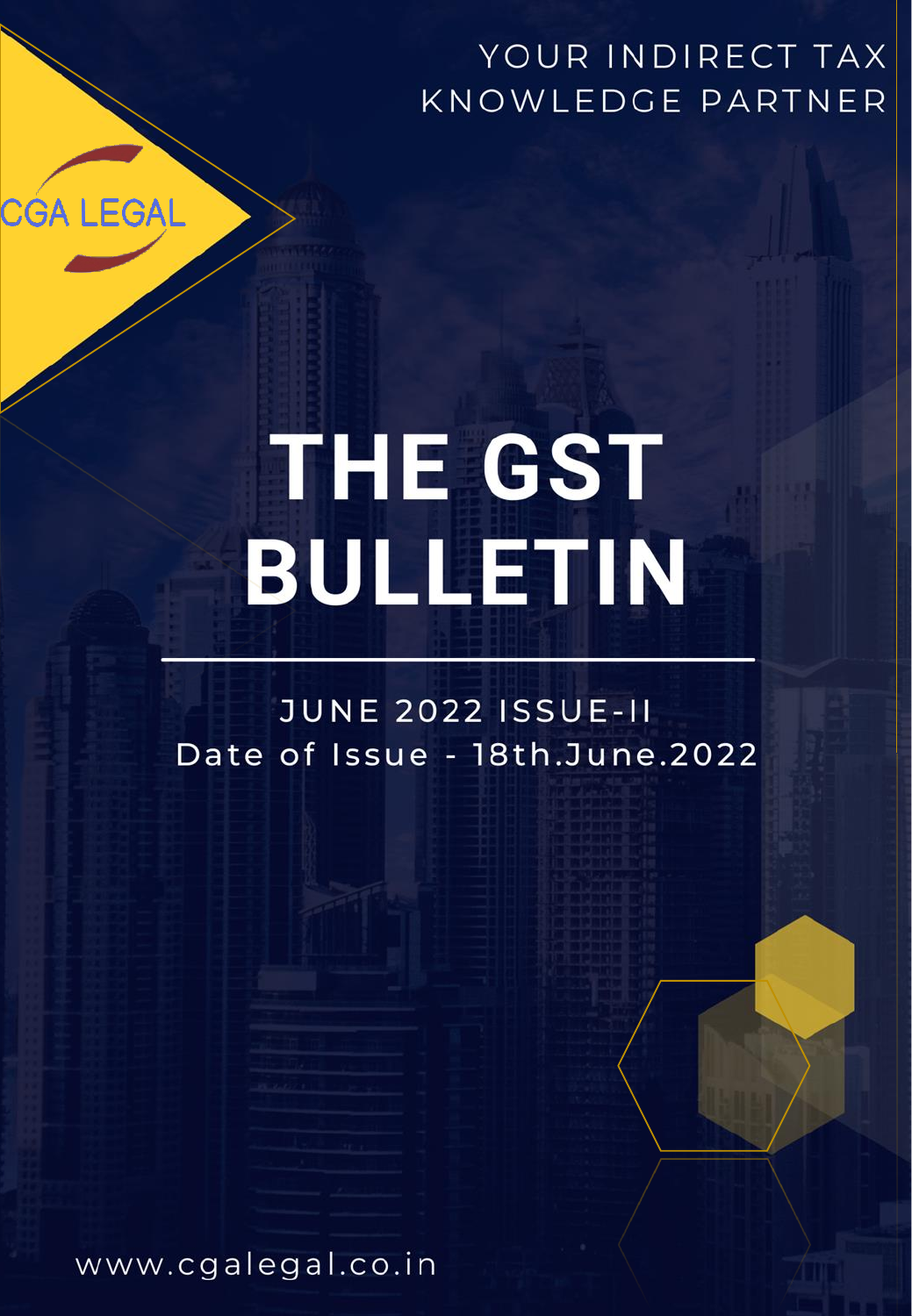## **About The GST Bulletin**

The GST Bulletin is a Weekly Newsletter from Team CGA Legal, a leading Indirect Tax Consultancy firm. The Newsletter is intending to keep its readers updated with all important legal and judicial updates in Goods & Services Tax and other Indirect Tax laws. The Newsletter also has a special column of GST Compliance Calendar for the month. Along with it, CGA Legal also sends various legal recommendations which have immense implications in improving the compliance of GST in your business.

All editions of our newsletters can be referred from below link below; <https://www.cgalegal.co.in/home/newsletters.php>

#### **Other Offerings from Team CGA Legal**

- **CGA Legal GST Compliance Calendar:** Our Monthly Calendar detailing all GST related compliances for the month so that you never miss of any of the compliances.
- **CGA Legal Meet**: Our Monthly Webinar series discussing various trending GST legal and compliance issues

All the previous editions can be accessed on our website [www.cgalegal.co.in](https://www.cgalegal.co.in/home/latest-article.php)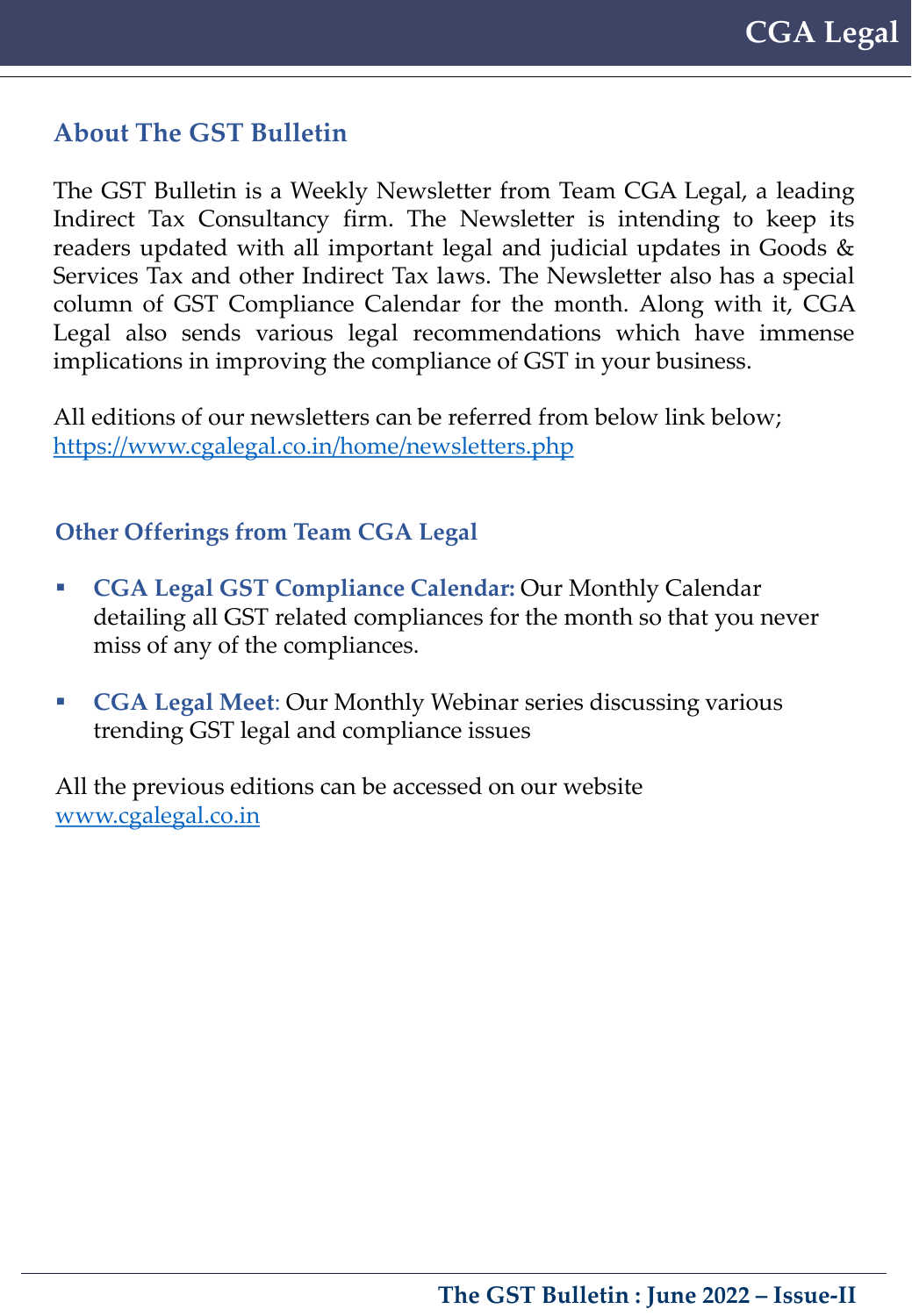# **In this Issue……**

|    | S. No. Particulars                                                                                                                                                                                                                                         |  |  |
|----|------------------------------------------------------------------------------------------------------------------------------------------------------------------------------------------------------------------------------------------------------------|--|--|
| 1. | <b>GST Updates</b>                                                                                                                                                                                                                                         |  |  |
|    | ❖ GST Notification                                                                                                                                                                                                                                         |  |  |
|    | ❖ GST Technical Update                                                                                                                                                                                                                                     |  |  |
|    | ❖ CBIC Instructions                                                                                                                                                                                                                                        |  |  |
| 2. | <b>GST News</b>                                                                                                                                                                                                                                            |  |  |
| 3. | <b>GST Judicial Precedents</b>                                                                                                                                                                                                                             |  |  |
|    | Whether ITC admissible on GST paid on GTA Service despite<br>❖<br>vehicles travelling empty in return Journey? [M/s. Vadilal<br>Enterprises Ltd -- AAR, Gujarat]                                                                                           |  |  |
|    | Whether receiver is liable to pay tax under RCM in case of<br>❖<br>secondment of employees by foreign group companies<br>[C.C.,C.E. & S.T. - Bangalore (Adjudication) etc. Versus M/s<br>Northern Operating Systems Pvt Ltd. -- Supreme Court]             |  |  |
|    | Maintainability of application for advance ruling in case of<br>❖<br>recipient of services [M/s. Gurunanak Romell LLP -- AAR,<br>Maharashtra]                                                                                                              |  |  |
|    | • Whether the reimbursement of stipend amounts from the<br>various Trainer Institutes and remitting the same to the trainees<br>shall be included in the value of supply [M/s. Patle Eduskills<br>Foundation -- Authority for Advance Ruling, Maharashtra] |  |  |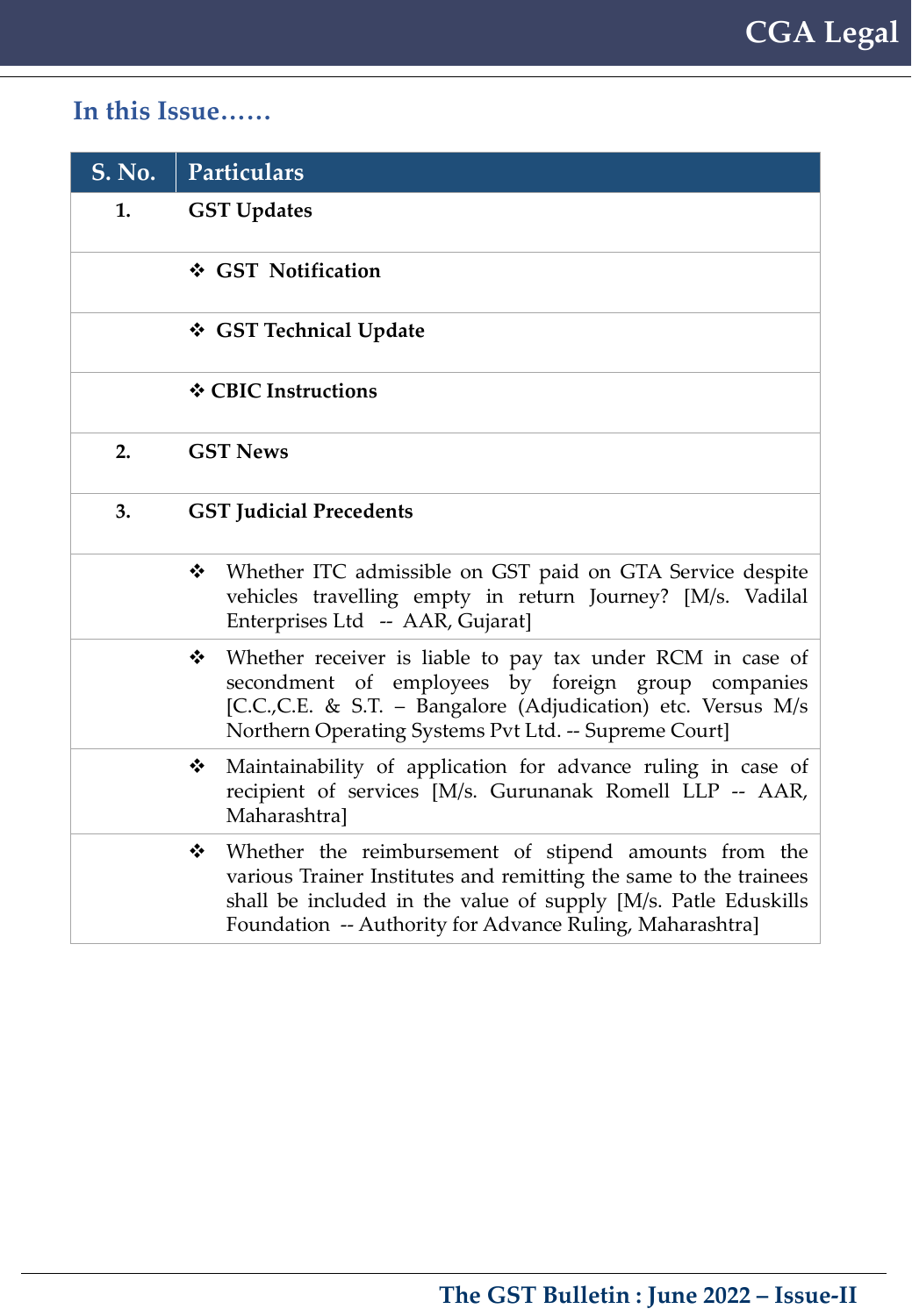# **GST Updates – GST Notification**

| Ntf. No.                                     | <b>Summary of Notifications</b>                                                                                                                                                                                                                                                                                                                                                                           |  |
|----------------------------------------------|-----------------------------------------------------------------------------------------------------------------------------------------------------------------------------------------------------------------------------------------------------------------------------------------------------------------------------------------------------------------------------------------------------------|--|
| $08/2022 - CT$<br><b>Dated</b><br>07.06.2022 | Waiver of interest for specified electronic commerce operators for<br>specified tax periods                                                                                                                                                                                                                                                                                                               |  |
|                                              | The CBIC has issued notification whereby it has waived interest for<br>specified electronic commerce operators for specified tax periods.                                                                                                                                                                                                                                                                 |  |
|                                              | As per the notification, the interest has been waived in the case of<br>electronic commerce operators having specified GSTIN and who could<br>not file the statement under section 52(4) of the CGST Act, for specified<br>months, by the due-date, due to technical glitch on the portal but had<br>deposited the tax collected under section 52(1) for the said month in the<br>electronic cash ledger. |  |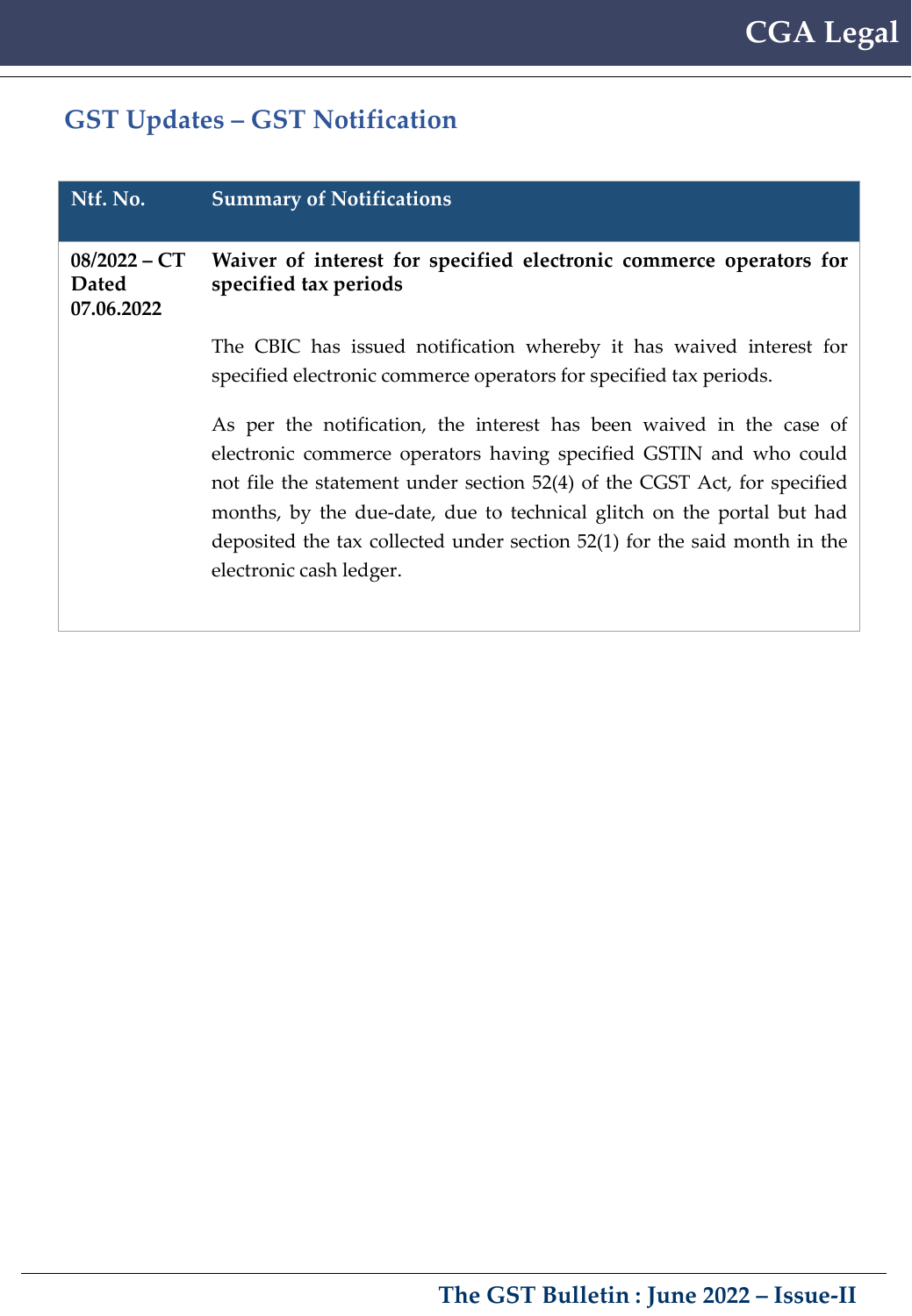#### **Module wise new functionalities deployed on the GST Portal for taxpayers**

#### **Dated: 06-06-2022**

Various new functionalities are implemented on the GST Portal, from time to time, for GST stakeholders. These functionalities pertain to different modules such as Registration, Returns, Advance Ruling, Payment, Refund and other miscellaneous topics.

New Functionalities made available for Taxpayers on GST Portal (May, 2022) are provided below:

#### **Registration :**

| S. No. | Form/Function<br>ality                           | <b>Functionality made available for Taxpayers</b>                                                                                                                                                                                                                                                                                                                                                                 |
|--------|--------------------------------------------------|-------------------------------------------------------------------------------------------------------------------------------------------------------------------------------------------------------------------------------------------------------------------------------------------------------------------------------------------------------------------------------------------------------------------|
| 1.     | Bank<br>Account<br>Validation<br>οf<br>Taxpayers | To establish correctness of the bank account and to<br>verify whether it matches with the PAN of the<br>business, validation of the bank account details<br>provided at the time of GST Registration/ Creation<br>of Temp ID by the taxpayers is being done with<br>CBDT database.<br>The status based on validation result is displayed<br>to the registered taxpayers and Temp ID holders<br>on their dashboard |
|        |                                                  | Taxpayers and Temp ID holders can verify their<br>Bank account status in their profile by clicking on<br>the Bank Account Status link under Quick Links.                                                                                                                                                                                                                                                          |
|        |                                                  |                                                                                                                                                                                                                                                                                                                                                                                                                   |

#### **The GST Bulletin : June 2022 – Issue-II**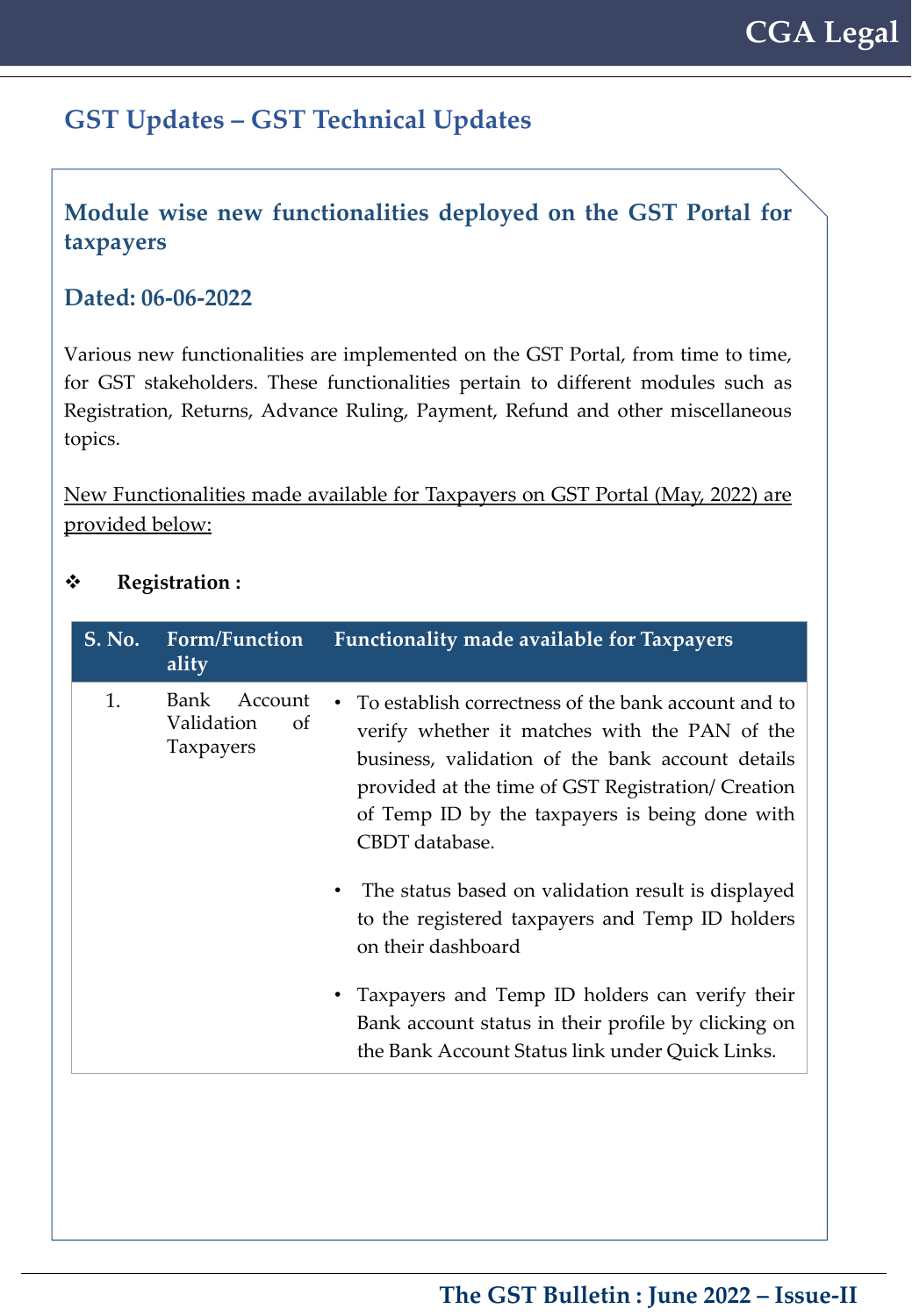| Returns:<br>❖ |                                                                                                                                               | Continued from above                                                                                                                                                                                                                                                                                                                                                                                                                                                                                                                                                                                                                                                                                                                                                                                                                                                                                                                  |
|---------------|-----------------------------------------------------------------------------------------------------------------------------------------------|---------------------------------------------------------------------------------------------------------------------------------------------------------------------------------------------------------------------------------------------------------------------------------------------------------------------------------------------------------------------------------------------------------------------------------------------------------------------------------------------------------------------------------------------------------------------------------------------------------------------------------------------------------------------------------------------------------------------------------------------------------------------------------------------------------------------------------------------------------------------------------------------------------------------------------------|
| <b>S. No.</b> | Form/Functionality                                                                                                                            | <b>Functionality made available for Taxpayers</b>                                                                                                                                                                                                                                                                                                                                                                                                                                                                                                                                                                                                                                                                                                                                                                                                                                                                                     |
| 1.            | Improvements made<br>in<br>filing process<br><sub>of</sub><br>GSTR-4<br>(Annual)                                                              | Taxpayers who opt for Composition Levy are<br>required to file an annual return in Form<br>GSTR-4 from FY 2019-20 onwards.<br>• Several taxpayers were earlier filing GSTR-4<br>without filling up the required details in<br>Table-6 of the said form with the result that<br>the amount paid through Form CMP-08s<br>became excess tax paid and got credited to<br><b>Negative Liability Statement</b><br>• To prevent taxpayers from making this<br>mistake, they are now shown a warning<br>message, "Table 4A to 4D and Table 6<br>outward supplies are required to be filled by<br>taxpayer"<br>A reconciliation statement is also shown if<br>difference occurs in table 5 and 6.<br>In addition, for taxpayer who have already<br>$\bullet$<br>filed Form GSTR-4 wrongly for the FY2019-20<br>and/ or FY2020-21, a code was deployed to<br>update the Ledger Tables for correcting the<br>negative liability, in the backend. |
| 2.            | Changes in Table 12<br>of Form GSTR-1 for<br>enabling<br><b>HSN</b><br>validation<br>for<br>with<br>taxpayers<br>AATO more than Rs<br>5 Crore | The taxpayers are required to furnish HSN<br>wise summary of outward supplies in Table<br>12 of Form GSTR-1 on the basis of their<br>Annual Aggregate Turnover (AATO) as per<br>the following scheme.                                                                                                                                                                                                                                                                                                                                                                                                                                                                                                                                                                                                                                                                                                                                 |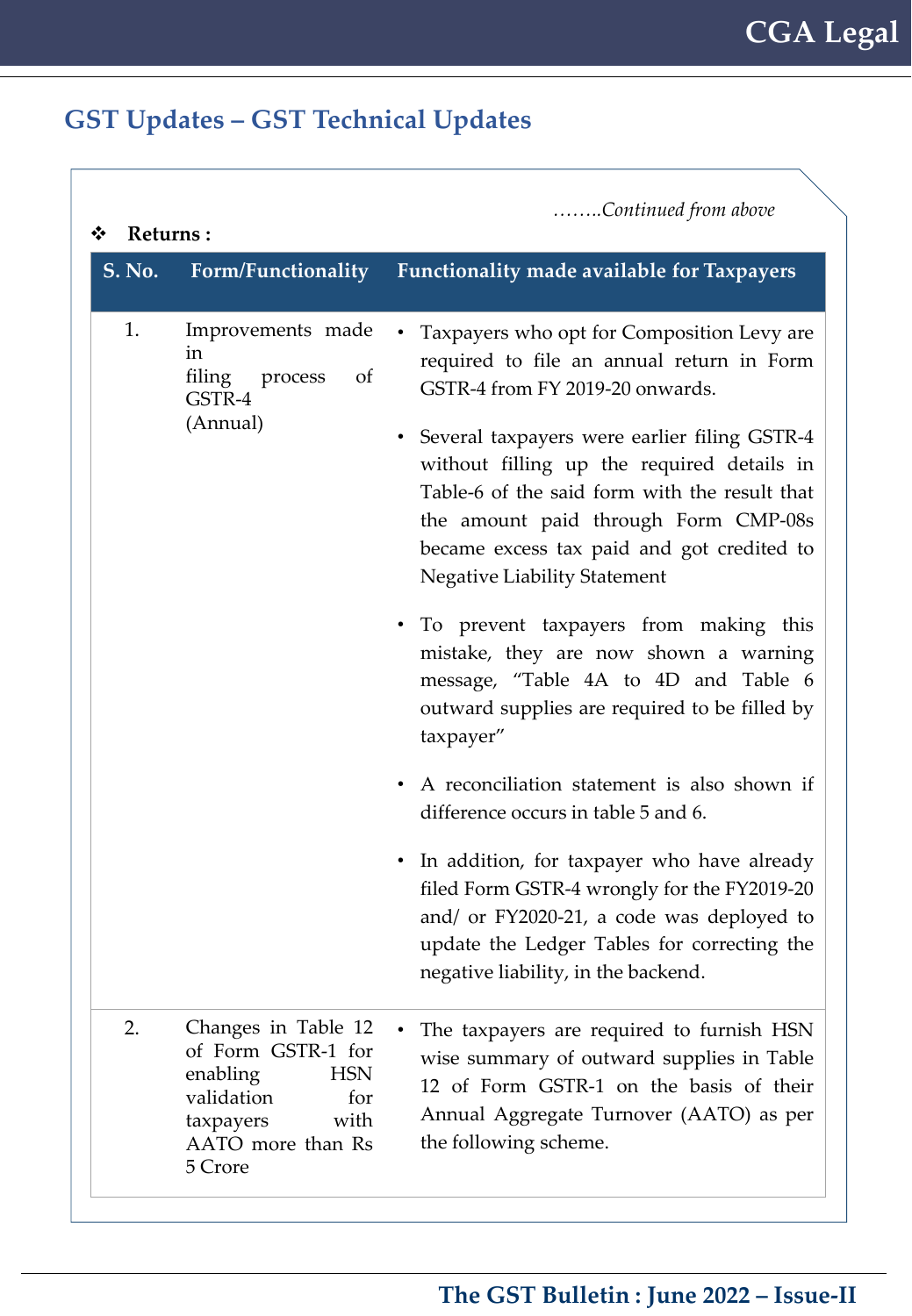|               |                                          | Continued from above                                                                                                                                                                                                                                                                                                            |
|---------------|------------------------------------------|---------------------------------------------------------------------------------------------------------------------------------------------------------------------------------------------------------------------------------------------------------------------------------------------------------------------------------|
| <b>S. No.</b> | <b>Form/Functionality</b>                | <b>Functionality made available for Taxpayers</b>                                                                                                                                                                                                                                                                               |
|               |                                          | Taxpayers with AATO of up-to Rs 5 crore<br>have to report their supplies at minimum 4<br>digit and maximum 8 digit HSN/SAC code<br>for their B2B supplies.                                                                                                                                                                      |
|               |                                          | Taxpayers with AATO of more than 5 Crore<br>have to report their supplies at minimum 6<br>digit and maximum 8 digit HSN/SAC code<br>for B2B and B2C supplies.                                                                                                                                                                   |
|               |                                          | Accordingly, a phase wise AATO based<br>validation has been built into the system to<br>ensure that taxpayers with AATO of up-to<br>Rs 5 crore have to report minimum 2 digit<br>HSN and more than Rs 5 crore have to<br>report minimum 4 digit HSN in table 12 of<br>GSTR-1 in the phase 1 of HSN validation at<br>the portal. |
| 3.            | Changes<br>made<br>in<br>Form<br>GSTR-11 | The placement of 'INITIATE PRE-FILL OF<br>GSTR-11' button has now been changed to<br>right side corner of the screen.<br>As and when a user clicks on this button, a<br>warning message, "You are about to initiate<br>the auto population of filed GSTR1/5 records<br>Form<br>GSTR-11.You<br>your<br>in<br>may                 |
|               |                                          | view/Edit/Delete the auto populated records<br>in the respective GSTR-11 tables. Do you<br>want to proceed?" would be displayed.                                                                                                                                                                                                |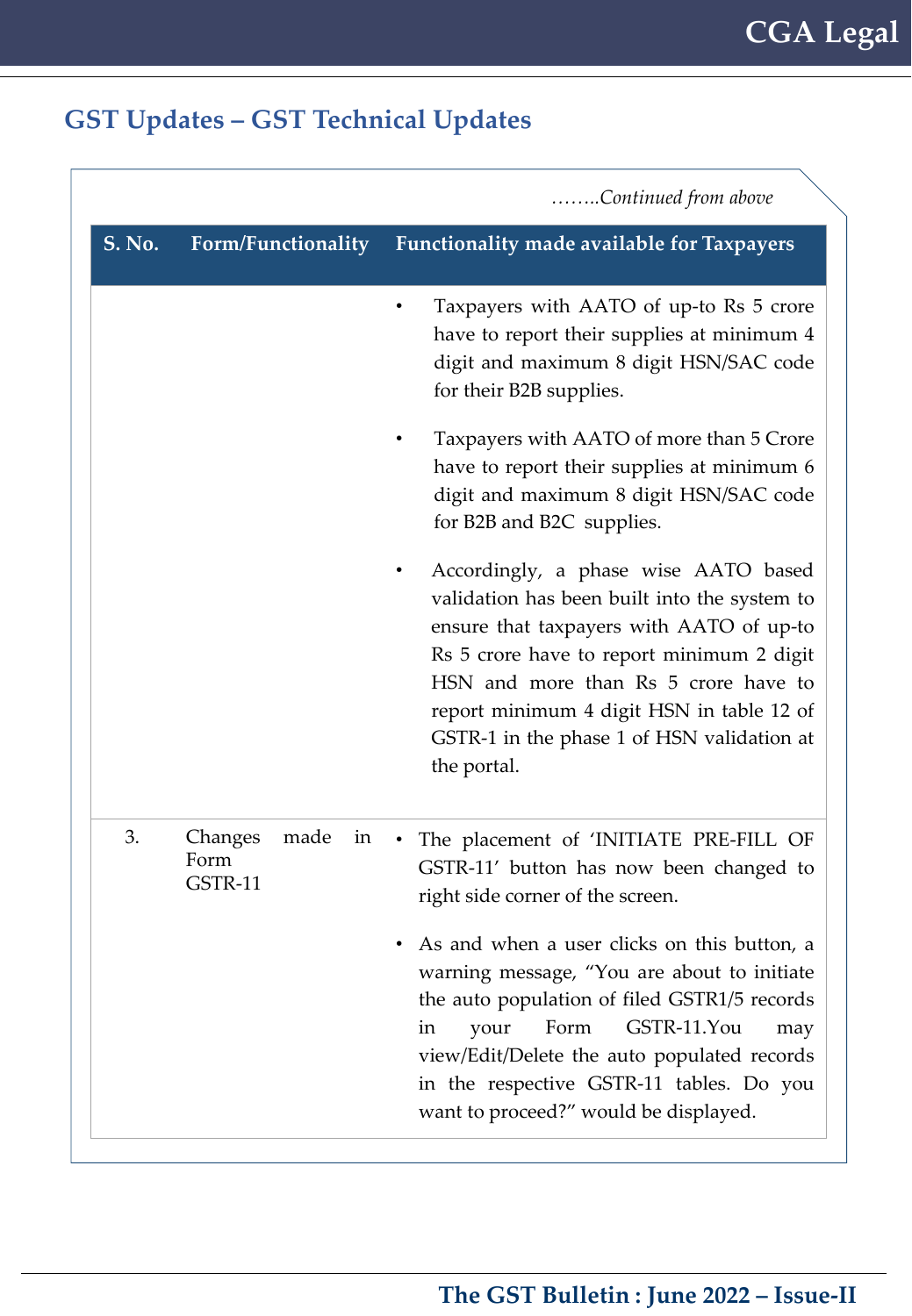| ❖      | Continued from above<br>Refund:                                                                                                                     |                                                                                                                                                                                                                                                                                                                                                                                                                                                                                                                             |  |  |
|--------|-----------------------------------------------------------------------------------------------------------------------------------------------------|-----------------------------------------------------------------------------------------------------------------------------------------------------------------------------------------------------------------------------------------------------------------------------------------------------------------------------------------------------------------------------------------------------------------------------------------------------------------------------------------------------------------------------|--|--|
| S. No. | Form/Functionality                                                                                                                                  | <b>Functionality made available for Taxpayers</b>                                                                                                                                                                                                                                                                                                                                                                                                                                                                           |  |  |
| 4.     | Facility to apply for<br>Temp<br>User<br>ID<br>by<br>an<br>unregistered<br>persons for claiming<br>refund<br><b>GST</b><br><sub>on</sub><br>Portal. | The un-registered persons will now be able to<br>apply for Temp User ID on GST Portal by<br>selecting the reason for registration as, "To<br>claim Refund".<br>They will be able to add their bank account<br>details at the time of applying for Temp ID<br>and subsequently edit their profile in respect<br>of Authorized Signatory, Address and Bank<br>Account details, if required.<br>They can subsequently file for refund under<br>٠<br>the appropriate category on the Portal using<br>their Temp ID credentials. |  |  |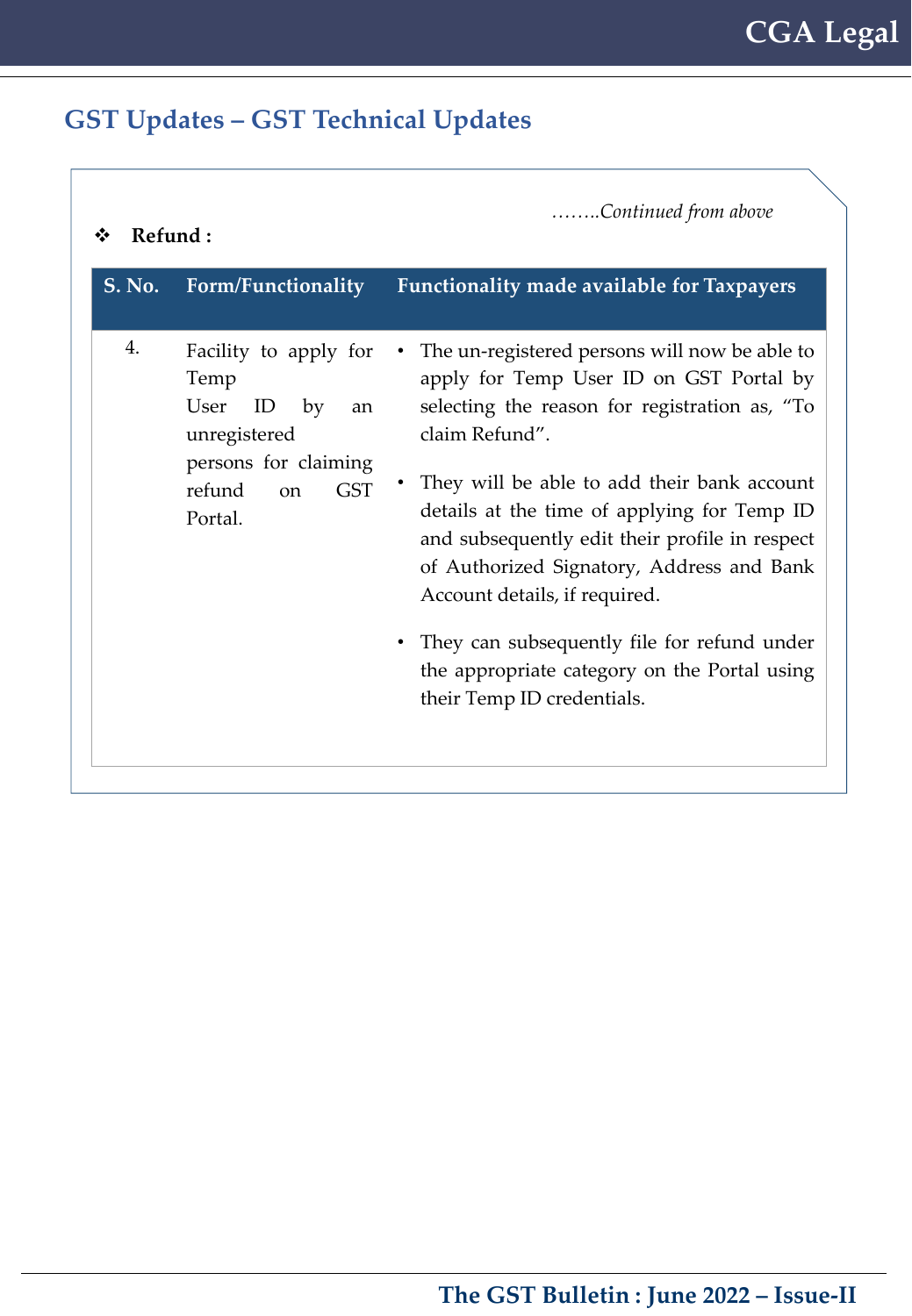## **GST Update – CBIC Instructions**

#### **Procedure relating to sanction, post-audit and review of refund claims**

#### **Instruction No. 03/2022-GST Dated: 14-06-2022**

#### **Sanction of Refund**

Detailed guidelines for processing of refund claims in GST have been issued by the Board vide Circular No. 17/17/2017 -GST dated 15.11.2017 (for manual processing of refunds) and Circular No. 125/44/2019-GST dated 18.11.2019 (for electronic filing and online processing of refunds) to ensure uniformity in processing of refund claims. In both of these Circulars, it has been mentioned that the proper officer shall follow the principle of natural justice before taking the final decision with regard to refund claim. Principle of natural justice inter-alia provides that a detailed speaking order needs to be issued providing a basis for sanction/rejection of refund. Therefore, while passing the refund sanction order in FORM GST RFD-06, the proper officer should also upload a detailed speaking order along with refund sanction order in FORM GST RFD-06. In order to ensure uniformity in issuance of such speaking order, it is clarified that such speaking order should inter alia contain the details as specified in the Instruction.

It is mentioned that ACES-GST portal provides the facility for uploading a document in pdf format along with the FORM GST RFD-06 order. The same may be utilized by proper officer for uploading the speaking order along with refund sanction order in FORM GST RFD-06 so that the same is made available to the refund applicant as well as Post-audit/Reviewing Authority online.

#### **Post-Audit and Review**

The post-audit and review of the refund claims shall be conducted as per the following guidelines:

(a) All the refund orders passed should be immediately transmitted online to the review module after issuance of refund order in FORM GST RFD-06. The review and post- audit officers shall have access to all documents/ statements on ACES-GST portal pertaining to the said refund claims.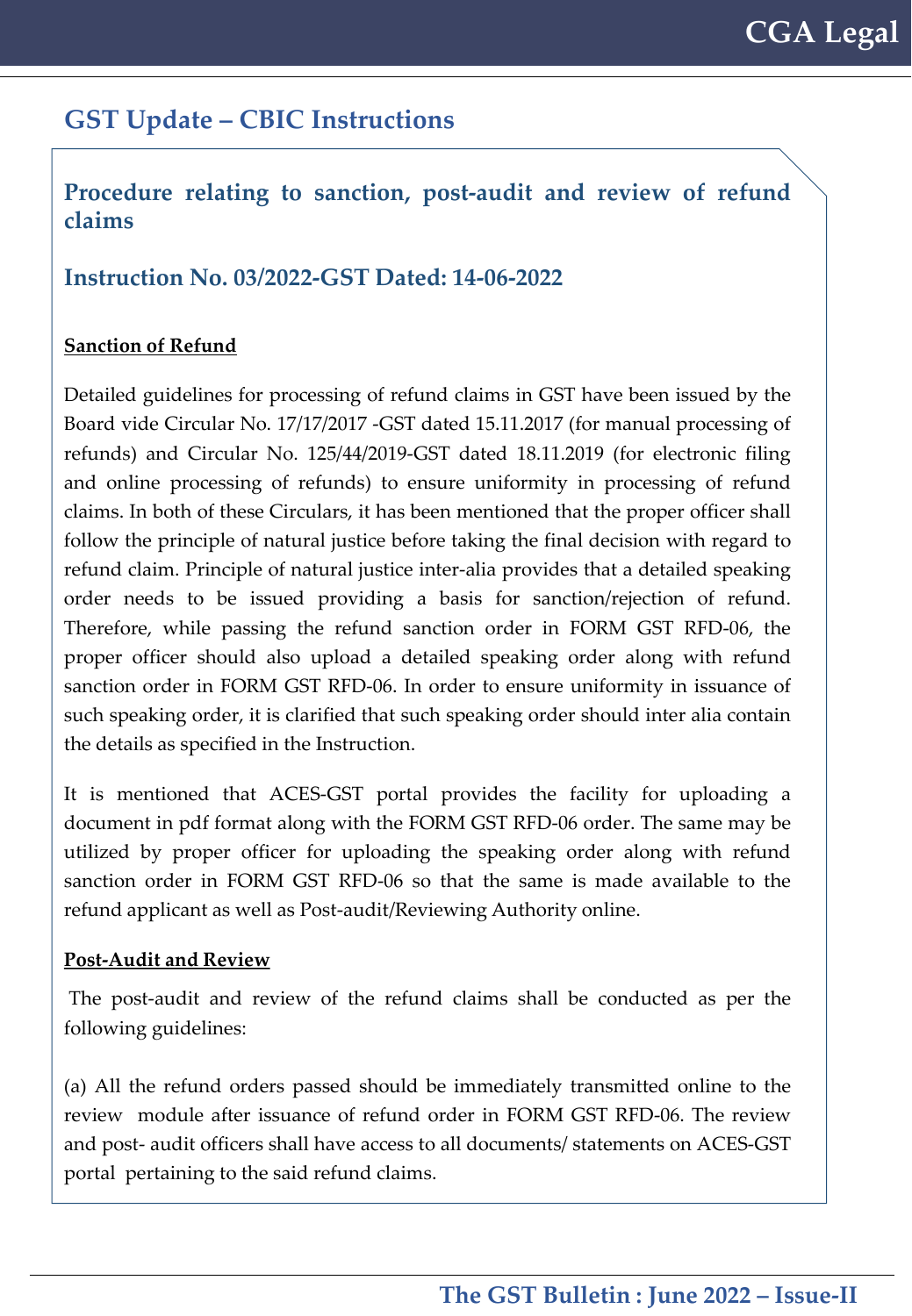## **GST Update – CBIC Instructions**

#### **Procedure relating to sanction, post-audit and review of refund claims**

#### **Instruction No. 03/2022-GST Dated: 14-06-202**

(b) For the purpose of post-audit of refund order, a Post-Audit Cell under a Deputy/Assistant Commissioner along with one/ two Superintendents and Inspectors as required, may be created in Commissionerate Headquarters.

(c) The post-audit should be concluded within 3 months from the date of issue of FORM GST RFD-06 order. The findings of the post-audit shall be communicated to the review branch within the said time period of 3 months.

(d) The review of refund order shall be completed at least 30 days before the expiry of the time period allowed for filing appeal under Section 107(2) of the CGST Act.

Till the time the functionality for conducting post-audit online is developed on ACES-GST portal, post-audit of refund orders may be conducted in offline mode. For the said purpose, the refund orders covered above and the relevant documents may be provided to the post-audit cell by the concerned Division through e-Office within 7 days of issuance of refund sanction order in FORM GST RFD-06. The report of the post audit may be furnished by the Post-Audit Cell to the Review Cell through e-Office as per the time-limit specified above.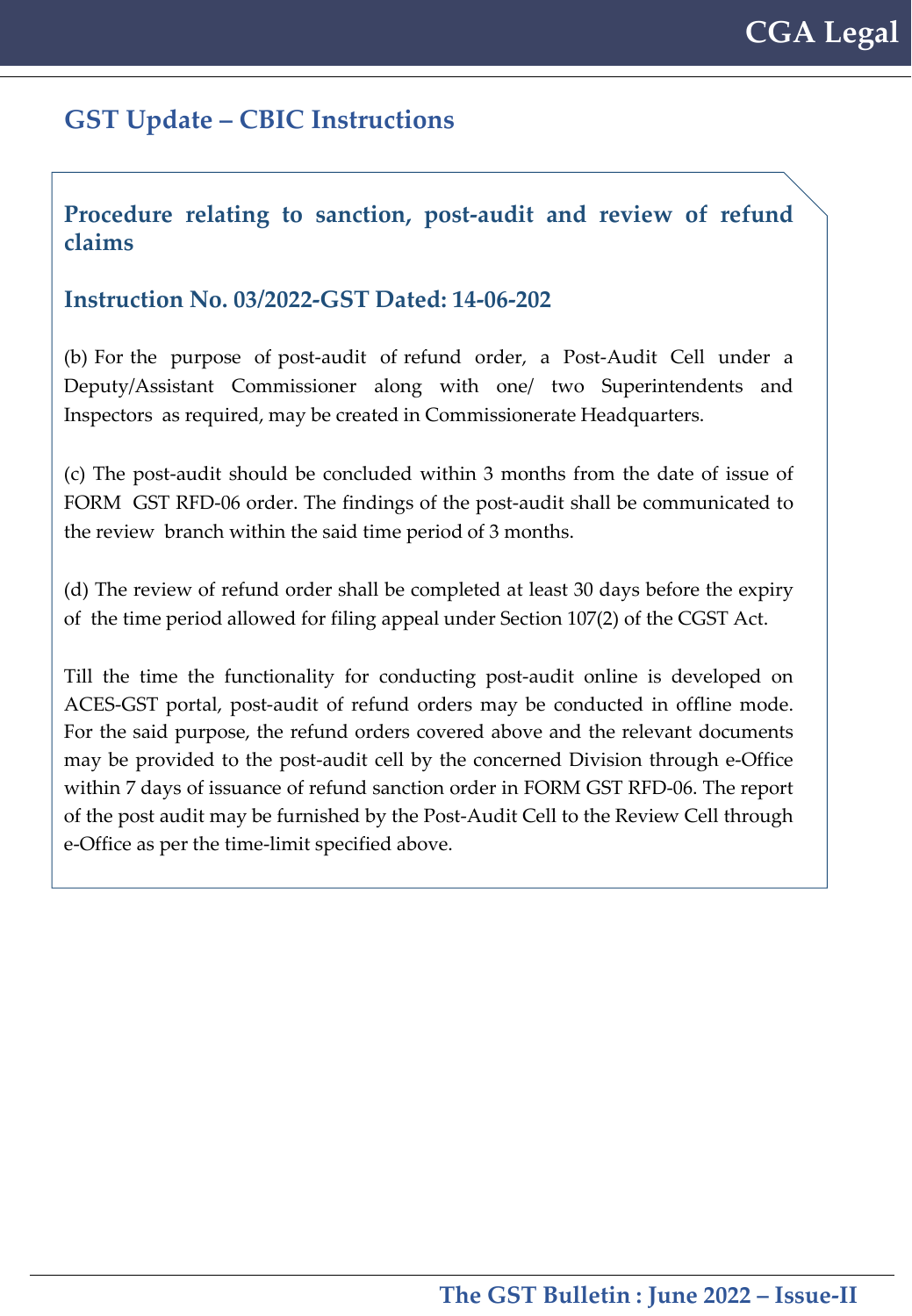#### **GST News**

#### **Ministers meet on GST rationalization fails to reach consensus**

#### **Date:. 18-06-2022**

The Group of Ministers (GoM) on goods and services tax (GST) rate rationalisation could not reach a consensus on inverted duty correction or changes in slabs at a virtual meeting on Friday, said people with knowledge of the matter. The GoM is unlikely to have its report ready by the time of the GST Council meeting on June 28- 29 in Srinagar and will possibly get an extension of four-six months, they said.

The seven-member ministerial group led by Karnataka chief minister Basavaraj Bommai Bommai met online to examine various options for changing tax slabs, revenue augmentation and inverted duty correction, among others.

"The GoM meeting remained inconclusive. Many members felt that this is not the right time to go for inverted duty correction," said one of the persons cited above.

Source: [https://economictimes.indiatimes.com/news/economy/finance/ministers-met](https://economictimes.indiatimes.com/news/economy/finance/ministers-met-on-gst-rationalisation-fails-to-reach-consensus/articleshow/92291292.cms)on-gst-rationalisation-fails-to-reach-consensus/articleshow/92291292.cms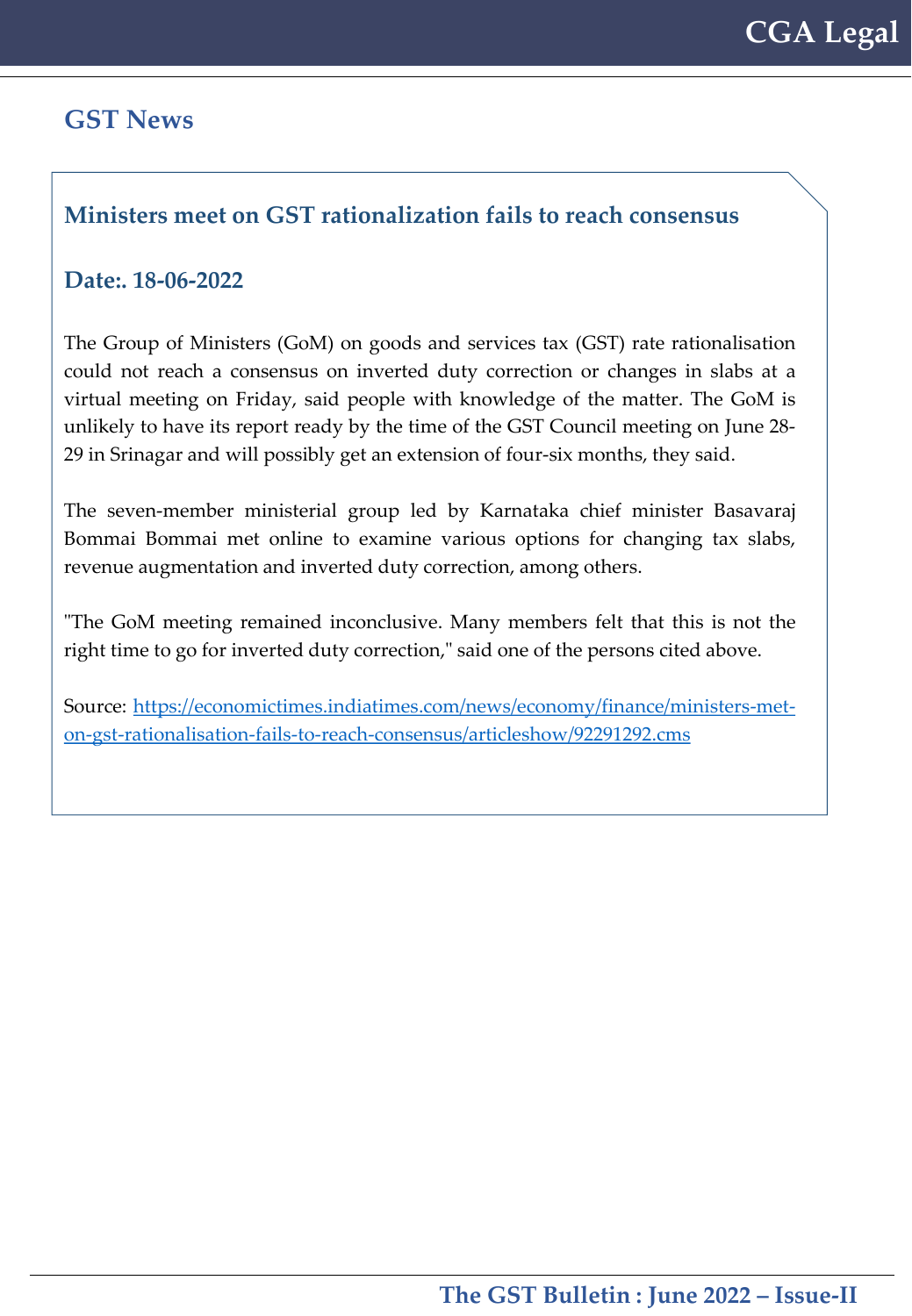**1. Input Tax Credit**

**Whether ITC admissible on GST paid on GTA Service despite vehicles travelling empty in return Journey?**

#### **M/s. Vadilal Enterprises Ltd [AAR, Gujarat]**

**Facts**: The applicant is in the business of supplying ice-cream For transporting the goods to places located in different states, Vadilal has been using refrigerated vehicles because the goods have to be stored and preserved at a particular temperature to avoid deterioration in quality.

After delivering the goods at the destination, the refrigerated vehicle comes back. During the return journey, ordinarily, the vehicle travels empty. Vadilal submitted that since refrigerated vehicles ordinarily travel back without any goods being transported i.e. in empty condition; it has engaged a few agents/agencies who could locate customers whose goods could be transported in the empty refrigerated vehicles during their return journey. If empty vehicles during their return journey are thus used for transporting goods of other customers, then some revenue could be generated by charging transportation expenses from such parties, which may result in additional revenue to Vadilal and reduction in overall cost to the organization.

Now, the applicant has sought an advance ruling on the issue of whether the applicant can avail input tax credit for the entire amount of GST paid on the transaction of the applicant's goods in refrigerated vehicles, although the vehicles travel empty (i.e. without the applicant's goods being loaded therein) during the return journey.

**Held:** The AAR observed that the GST liability for supply of service by a GTA in respect of transportation of goods by road to a registered person shall be paid by the recipient of services. The applicant is liable to GST under Reverse Charge Mechanism (RCM) for the GTA service supplied to it.

"ITC is admissible to Vadilal on GST paid on GTA service supplied to it, despite the fact that refrigerated vehicles travelled empty during the return journey, as Vadilal had paid an agreed freight to the GTA for its service and this agreed freight was inclusive of both the onward and return journey.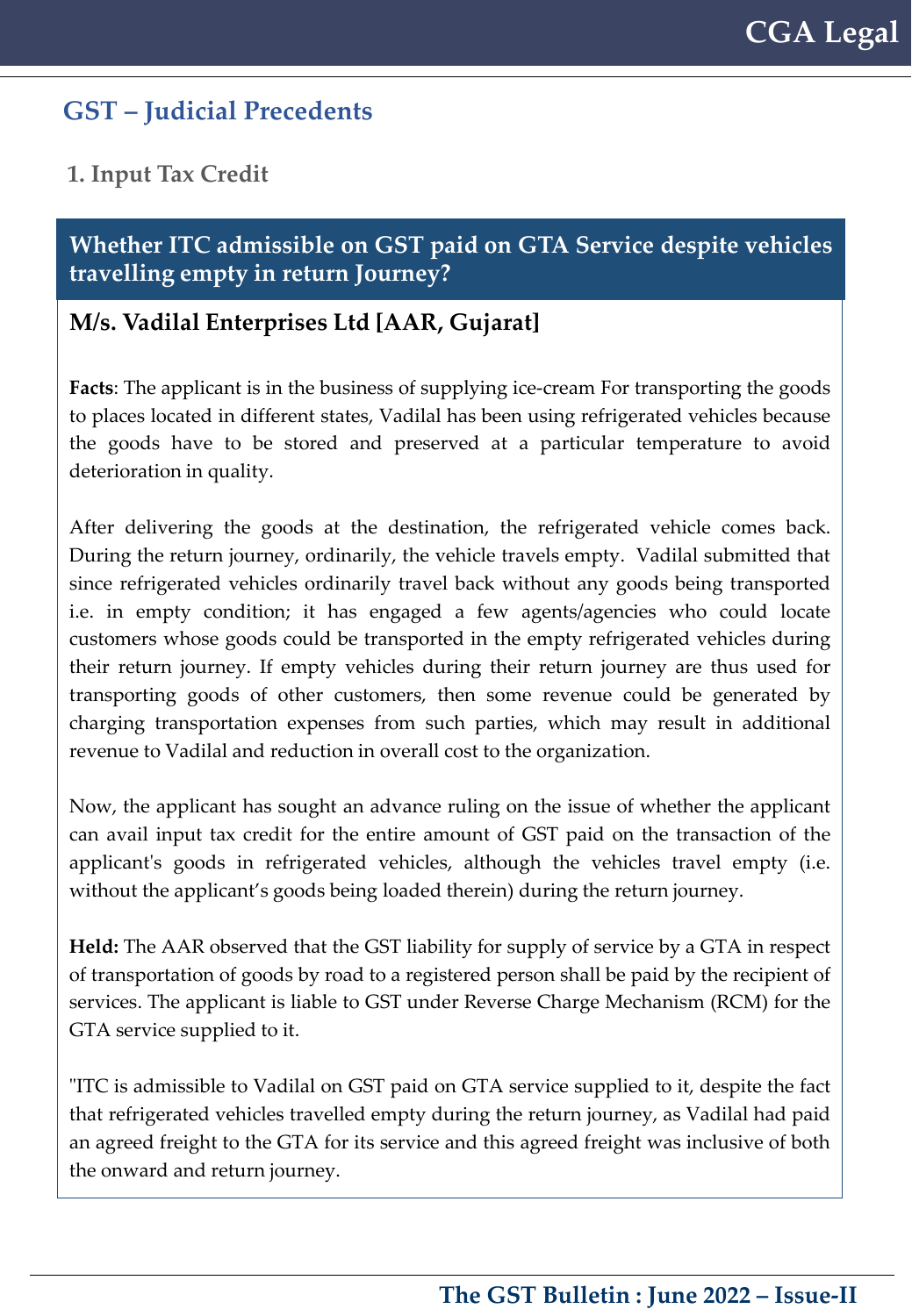#### **2. Reverse Charge**

**Whether receiver is liable to pay tax under RCM in case of secondment of employees by foreign group companies?**

## **C.C.,C.E. & S.T. – Bangalore (Adjudication) etc. Versus M/s Northern Operating Systems Pvt Ltd. [Supreme Court]**

**Facts:** The respondent, had contracted with its overseas group entities for rendering back-office support and information technology support services. Under the contract, the overseas entity was required to second its employees (Seconded Employees) to the Assessee as per the Assessee's requests. The Seconded Employees were required to act under the directions and control of the Assessee. However, the salary, bonus/incentives, social security and welfare benefits of the Seconded Employees were paid to them by the overseas group entity. Such expenses were subsequently reimbursed by the Assessee to its overseas entity. The liability to pay service tax on such reimbursements by the Assessee was in question before the Supreme Court (SC).

**Held:** SC observed that, while deciding whether an arrangement is a contract "of" service or a contract "for" service, the courts do not give primacy to any single determinative factor. It has consistently applied one test: substance over form, requiring a close look at the terms of the contract or the agreements.

The overall effect of the agreements clearly points to the fact that the foreign company has a pool of highly skilled employees, who are entitled to a certain salary structure as well as social security benefits. These employees, having regard to their expertise and specialization, are seconded (deputed) to the Indian entity for use of their skills.

While the seconded employee, for the duration of secondment, is under the control of the Indian entity and works under its direction, the fact remains that they are on the payrolls of their foreign employer. The secondment is a part of the global policy of the overseas employer loaning their services on a temporary basis. On the cessation of the secondment period, they must be repatriated in accordance with a global policy.

Accordingly, SC held that the Indian entity was the service recipient of the foreign company, which can be said to have provided manpower supply service or a taxable service.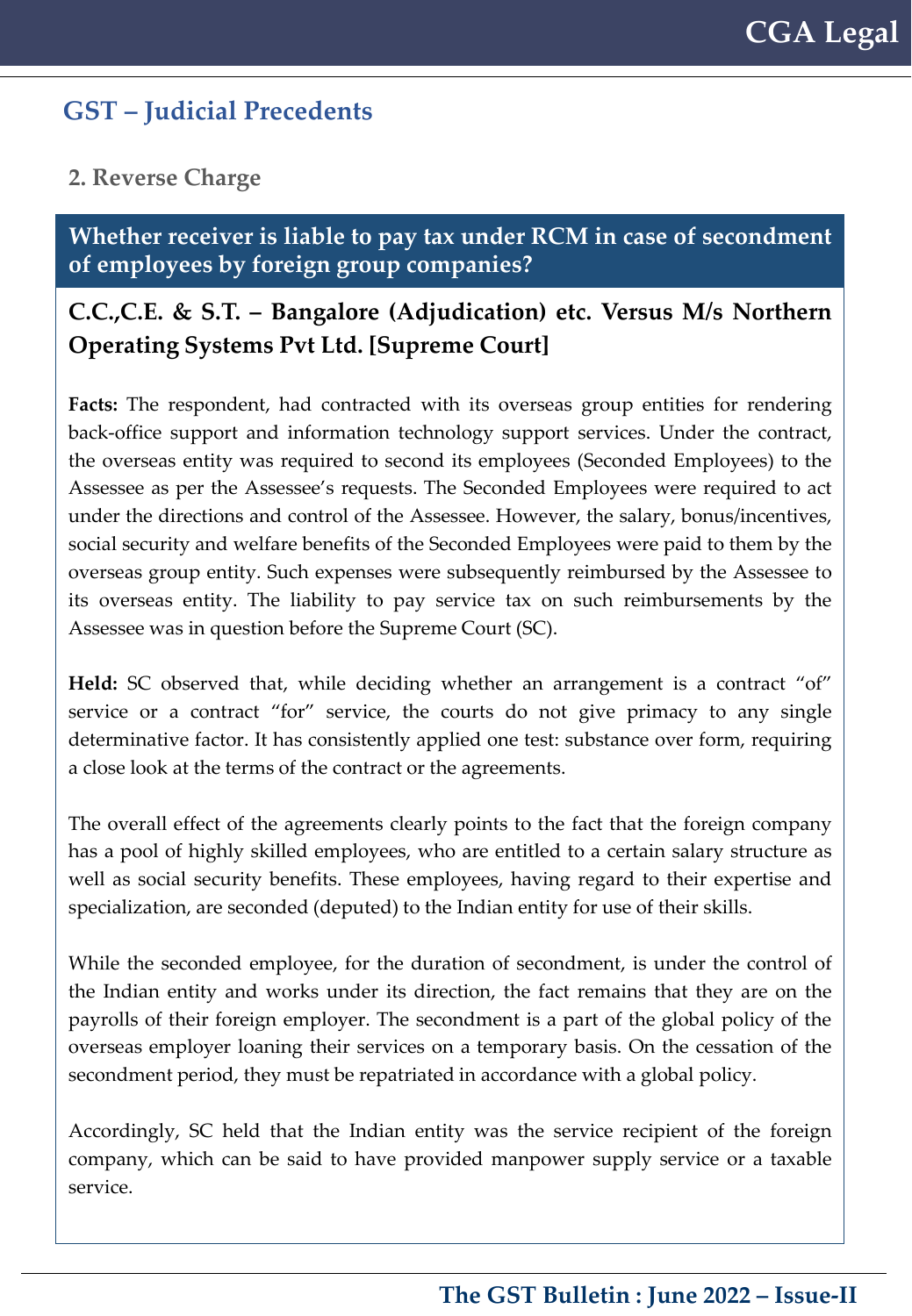#### **3. Authority for Advance Rulings**

#### **Maintainability of application for advance ruling in case of recipient of services**

#### **M/s. Gurunanak Romell LLP [AAR, Maharashtra]**

**Facts:** The applicant, seeking an advance ruling in respect of the following question.

- a) Whether Entry No. 3(v) (da) of Notification 11/2017 Central Tax (Rate) dated 28/06/2017, as amended time to time, applies to the works contract service received from the contractors?
- b) Whether the benefit of concessional rate would be available to construction of common amenities such as club house, swimming pool and amenities of like nature?

**Held:** Sub-section (1) of section 103 of the CGST Act, 2017 categorically speaks that the ruling pronounced is binding only on the applicant and on the concerned officer or the jurisdictional officer in respect of the applicant. If an application is filed by the recipient of goods or services or both on the taxability of his inward supply of goods or services and ruling is pronounced accordingly, such ruling shall be binding only on him and on the concerned officer or the jurisdictional officer of him. In no way, the ruling shall be binding on the supplier of such goods or services.

Any provisions of the Law, therefore, should not be interpreted in a way which defeats the very purpose of the objective and purpose of the legal provision. Thus, in the subject application, the applicant cannot seek an advance ruling in relation to the supply where it is a recipient of services.

Since provisions of Sec 95 (a) are very clear and unambiguous that only a supplier can file application for advance ruling, hence, the contentions of the applicant are not accepted.

Thus, no ruling can be given on the Questions, since the applicant is recipient of services in respect of supplies involved.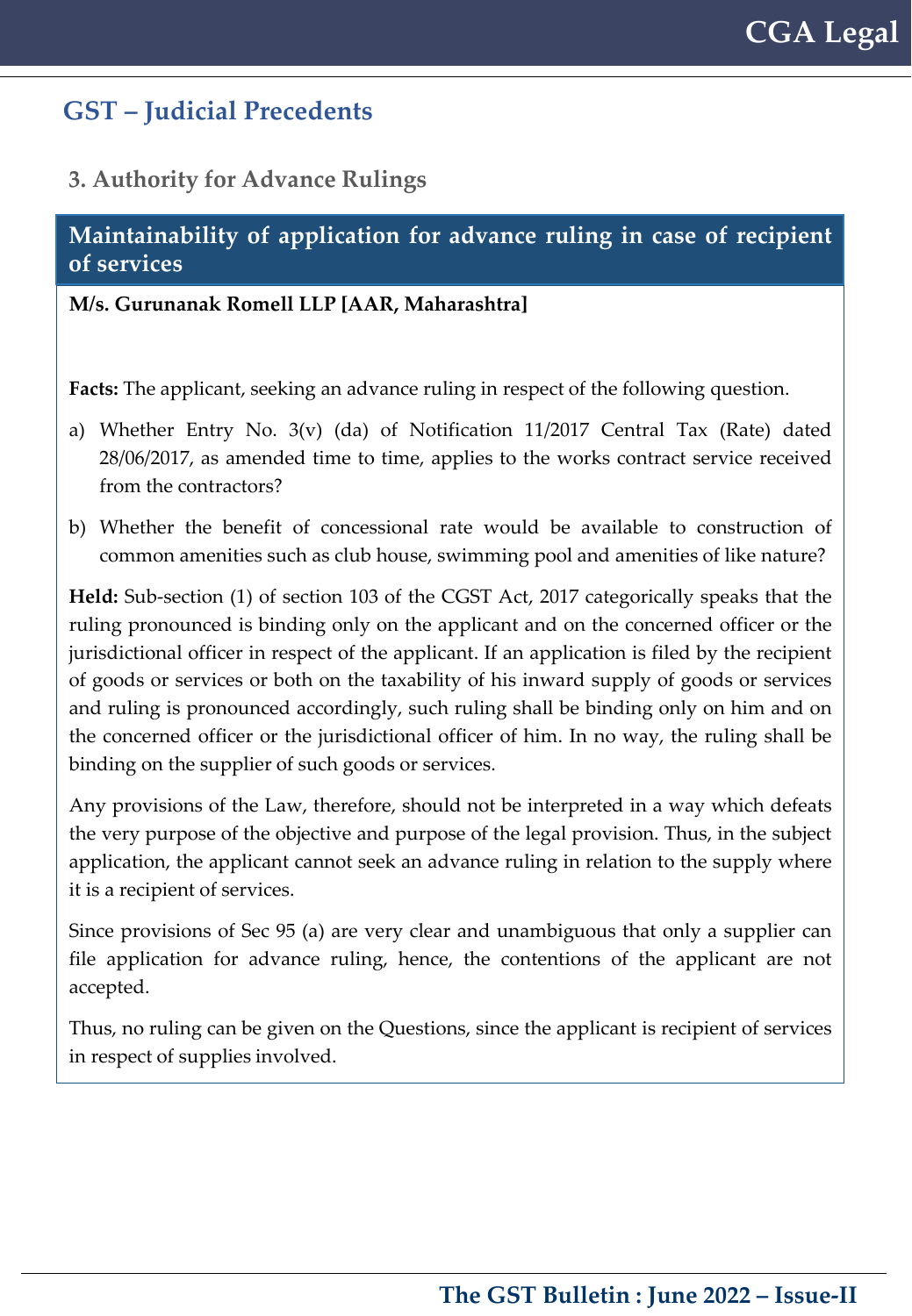**4. Valuation of Supply**

**Whether the reimbursement of stipend amounts from the various Trainer Institutes and remitting the same to the trainees shall be included in the value of supply?**

#### **M/s. Patle Eduskills Foundation [Authority for Advance Ruling, Maharashtra]**

**Fact:** The applicant, seeking an advance ruling in respect of the following questions.-

Whether the Applicant, in the capacity of being a NEEM facilitator, acts as a 'Pure Agent' while receiving reimbursement of stipend amounts from the various Trainer Institutes and remitting the same to the trainees?

If not, whether such stipend amount forms a part of the taxable value?

**Held:** A monthly stipend shall be paid to the trainees by Trainer Institute by way of issuing a cheque in the name of the Applicant who is required to make such payment to the trainees. The sample agreement submitted mentions that, the Applicant is to act as a "Pure Agent" of the Trainer Institute.

In the case of M/s. Yashaswi Academy For Skills [Authority For Advance Ruling, Maharashtra] also, the Applicant Company was registered as an Agent under National Employment Enhancement Mission ('NEEM') of the Government of India and acted as a facilitator or extending support for mobilizing the trainees under NEEM Scheme of Government of India as per regulations, under notification issued by All India Council for Technical Education (AICTE), for providing on the job practical training in industries to trainees to enhance their future employability, and for which the applicant entered into agreements with various companies/ organizations (called as industry partners) to impart actual practical training to the students..

In the said case also, the applicant in addition to taxable amounts received from its Industry Partners for services rendered, also received Stipends amounts (payable by the Industry Partners to the Trainees) which was paid in full to the trainees. Thus, stipend amount received from the Industry Partners shall not form part of the taxable value.